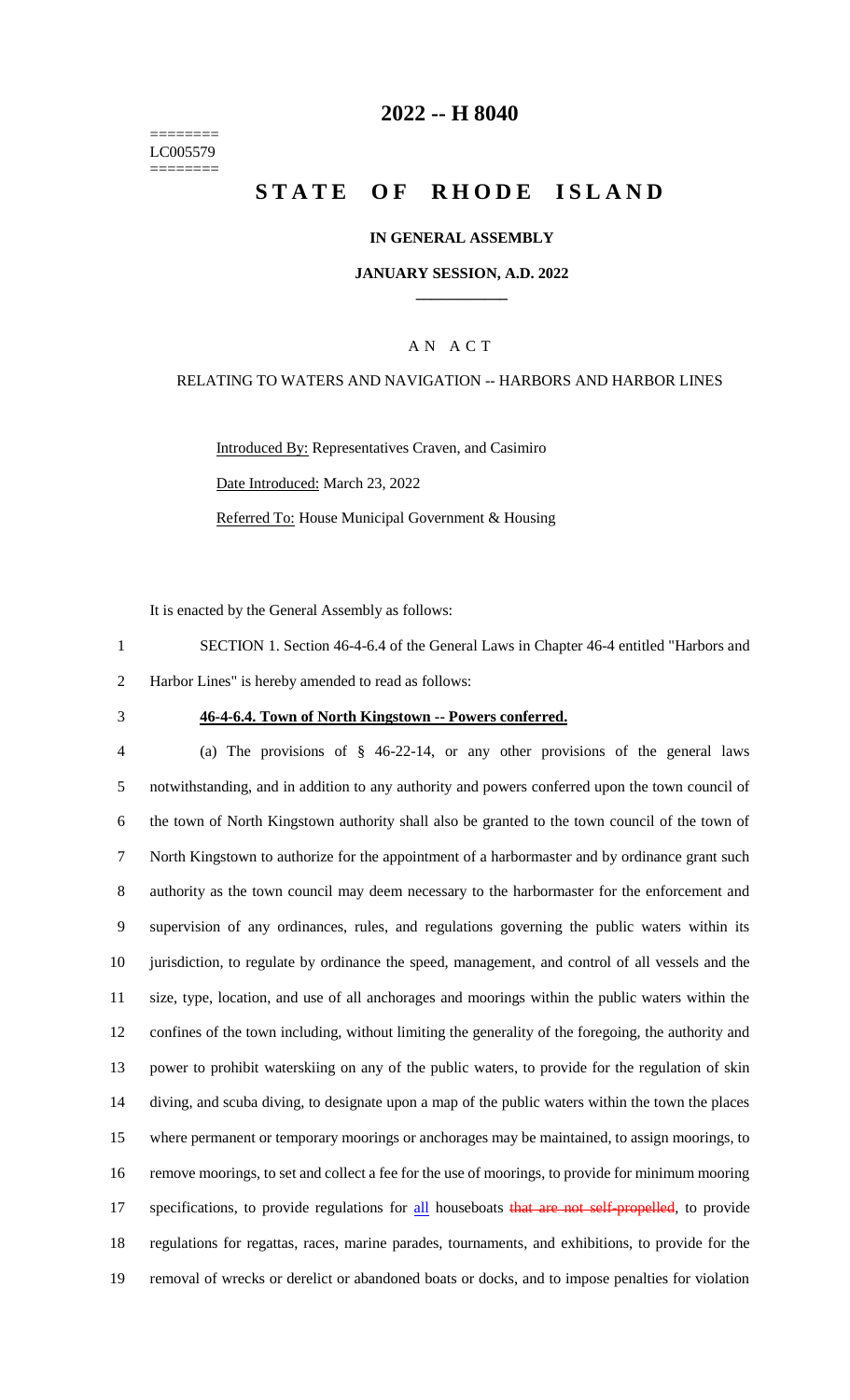- 1 of the ordinances, not exceeding in amount one hundred dollars (\$100) or imprisonment not
- 2 exceeding ten (10) days in some jail or house of correction, for any one offense, the fines to be
- 3 recovered to the use of the town.
- 4 (b) No powers or duties granted herein shall be construed to abrogate the powers or duties
- 5 granted to the coastal resources management council as provided in chapter 23 of this title.
- 6 SECTION 2. This act shall take effect upon passage.

## ======== LC005579

========